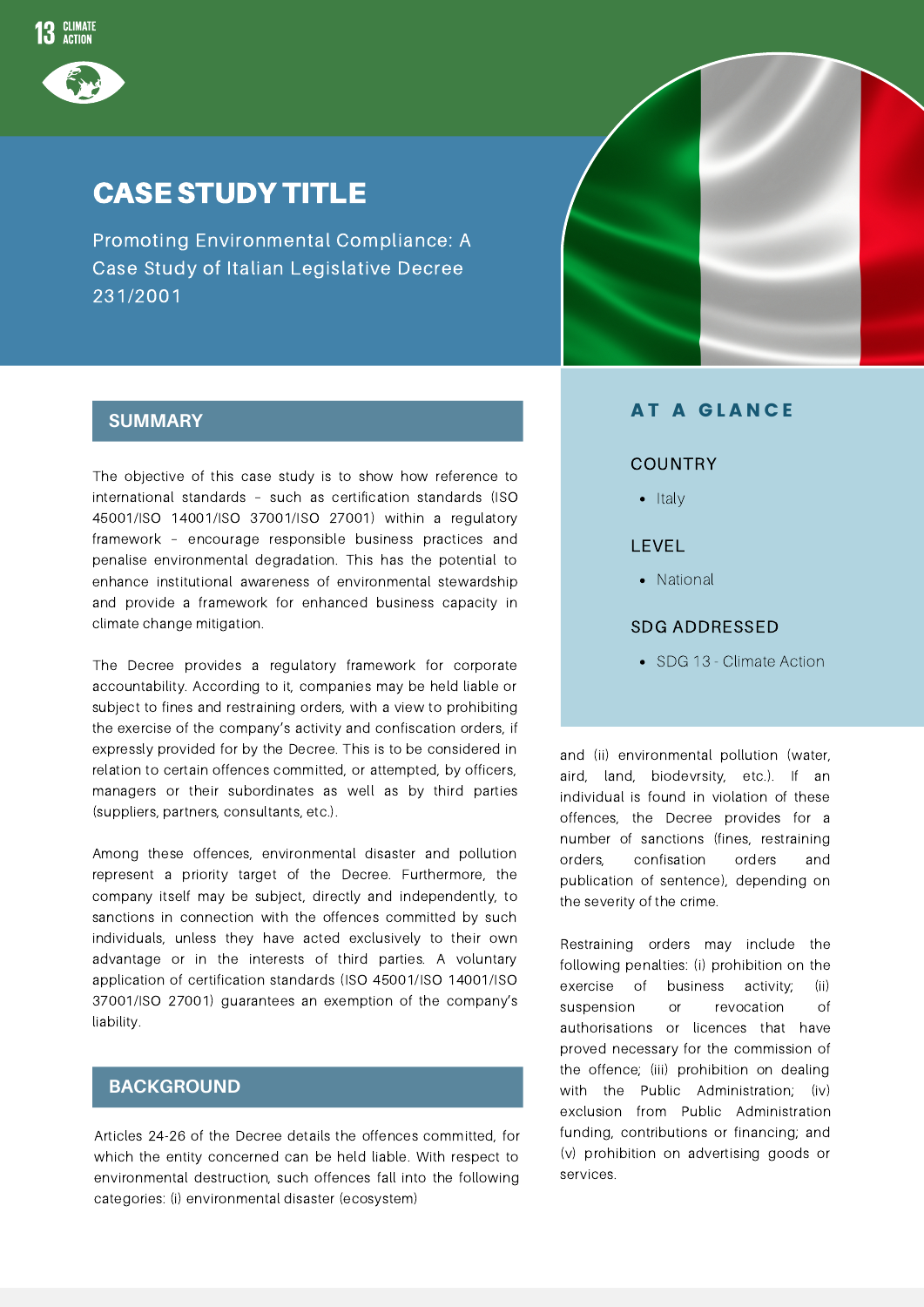# **BACKGROUND**

Conviction of the entity for any of the offences provided for in the Decree will always result in the imposition of a fine, set in accordance with the criteria indicated in the Decree. However, restraining orders are imposed only upon the occurrence of at least one of the following conditions: (i) the entity has gained a significant profit from the offence, the commission of which has also been caused by a lack of organisational controls within the entity; and (ii) it is a repeated offence.

Pursuant to article 6 of the Decree, the entity may be able to rely on defence and be exempted from liability if they can prove that they have: (i) adopted, and effectively implemented, an Organizational Model (that can be proved with voluntary certifications) prior to the commission of the offence of the kind actually committed; (ii) appointed an internal control committee, known as organismo di vigilanza, with independent powers of action and control; (iii) provided proof that the officer, manager or their subordinates who committed or attempted to commit the offence fraudulently eluded the Organizational Model; and (iv) the internal control committee has conducted adequate monitoring.

### **STRATEGY**

**RESULTS & IMPACT** violation of the procedure is due to fraudulent individual behaviour. The voluntary application of one of the well-known standards (e.g. ISO 45001/ISO 14001/ISO 37001/ISO 27001) helps to exempt the company from liability. In the event of an environmental disaster, a certified (ISO 14001:2015) company is not convicted, yet the liability is limited to the employee who violated the relevant law. If this good procedure was sufficiently implemented, the top management remains immune from prosecution and the

### **RESULTS & IMPACT**

In 2020 economic research carried out by Prometeia, a leading international research center, in cooperation with Accredia, has estimated an overall value of QI for the Italian economy. The estimated value takes in consideration along with the benefits for businesses the great many positives for society at large deriving from the application of standards and TIC activities. QI elements help businesses to improve their process efficiency and to enhance product quality, favoring uniformity. It also sustains demand, contributing to a climate of trust in the market, useful for assuring its correct functioning. In monetary terms, in the years 2013-2018, all these elements explained 10.8 billion of euro of the growth of value-added in the Italian economy.

There are specific channels through which QI elements are beneficial for society (i.e. environment, health and safety). The analysis conducted in 2019 examines and evaluates the benefits created by the reduction of negative factors (less pollution, fewer illnesses, injuries and others) and of the related financial costs (external costs) attributable to the TIC activities taken into consideration. Referring to the environment we stated that thanks to environmental certification certified Italian companies reduce their GHG emissions by an average of 6.9% with respect to those without certification – a saving of 7.7 million tonnes of CO2 annual equivalent.